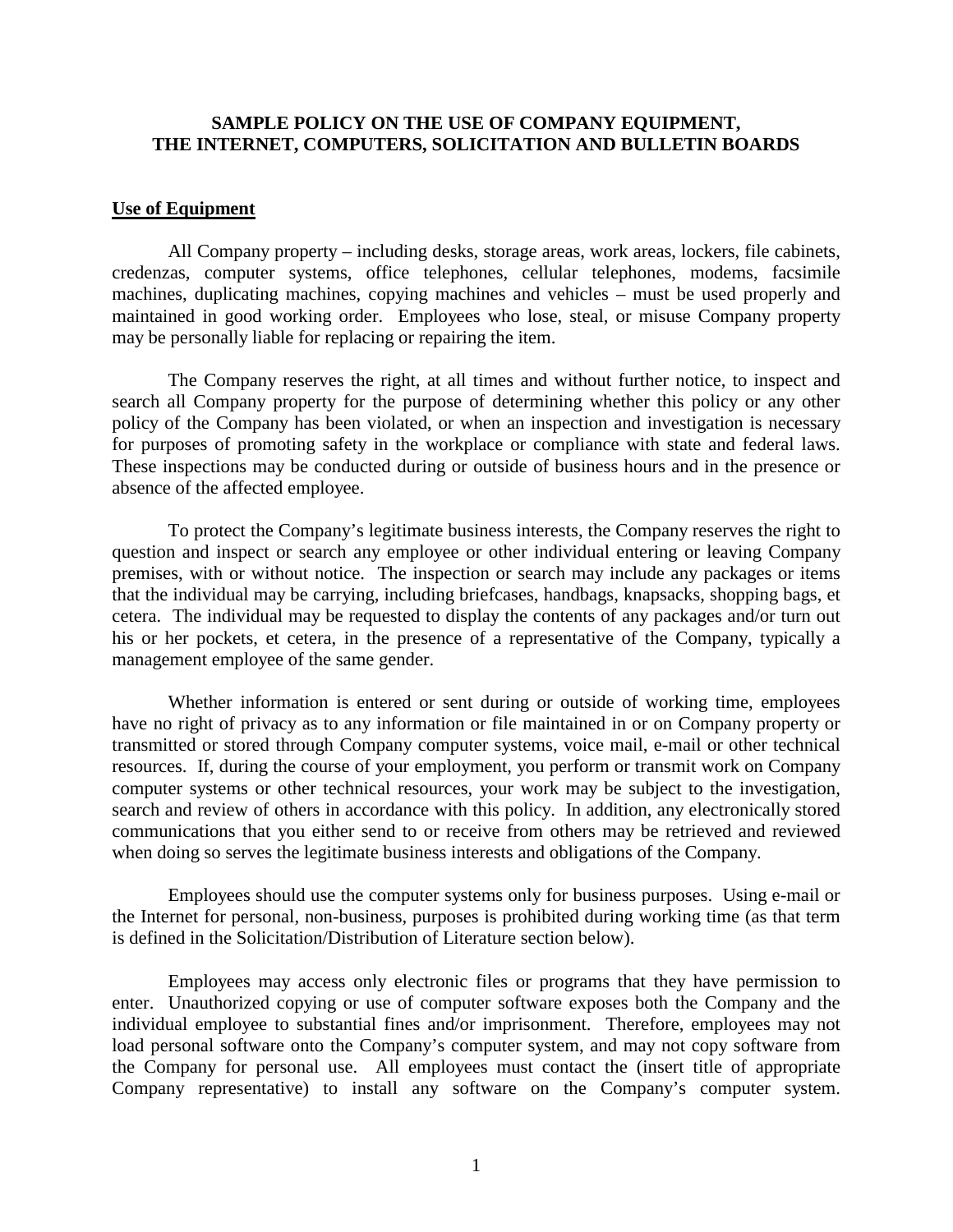Unauthorized review, duplication, dissemination, removal, installation, damage or alteration of files, passwords, computer systems or programs, or other property of the Company, or improper use of information obtained by unauthorized means, will not be tolerated.

Messages stored and/or transmitted by voice mail or e-mail must not contain content that may reasonably be considered offensive or disruptive to any employee. Offensive content would include, but not be limited to, sexual comments or images, racial slurs, gender-specific comments or any comments or images that would offend someone on the basis of his or her age, sexual orientation, religious or political beliefs, national origin or disability.

### **Unacceptable Use of the Internet**

 In addition to the requirements stated above, use of the Internet must not disrupt the operation of the Company network or the networks of other users, and must not interfere with the productivity of any employee. Copyrighted materials belonging to entities other than this Company may not be transmitted by employees on the Internet. One copy of copyrighted material may be downloaded for an employee's personal use in research if pre-approved by the employee's manager. Employees are not permitted to copy, transfer, rename, add or delete information or programs belonging to other users unless given express permission to do so by the owner of such information or programs.

 Employees should be aware that harassment of any kind is prohibited. No messages with derogatory or inflammatory remarks about an individual or group's age, disability, gender, race, religion, national origin, physical attributes, sexual preference or any other classification protected by federal, state or local law will be transmitted.

### **Employee Responsibilities**

 Employees will be given an electronic mail password when granted access to the Internet or the Company's electronic mail system. Employees may change these passwords from time to time; however, all passwords must be made known to the Company. Because your system may need to be accessed by the Company when you are absent, the Computer Department will be able to access all Company computer equipment, electronic mail and Internet accounts.

 Each employee is responsible for the content of all text, audio or images that they place or send over the Internet. All messages communicated on the Internet should have your name attached. No messages will be transmitted under an assumed name. Employees or other users may not attempt to obscure the origin of any message. Employees who wish to express personal opinions on the Internet are encouraged to obtain their own user names on other Internet systems.

 To prevent computer viruses from being transmitted through the system, employees are not authorized to download any software onto their computer or any drive in that computer. Employees interested in obtaining software from the Internet should contact the Computer Department.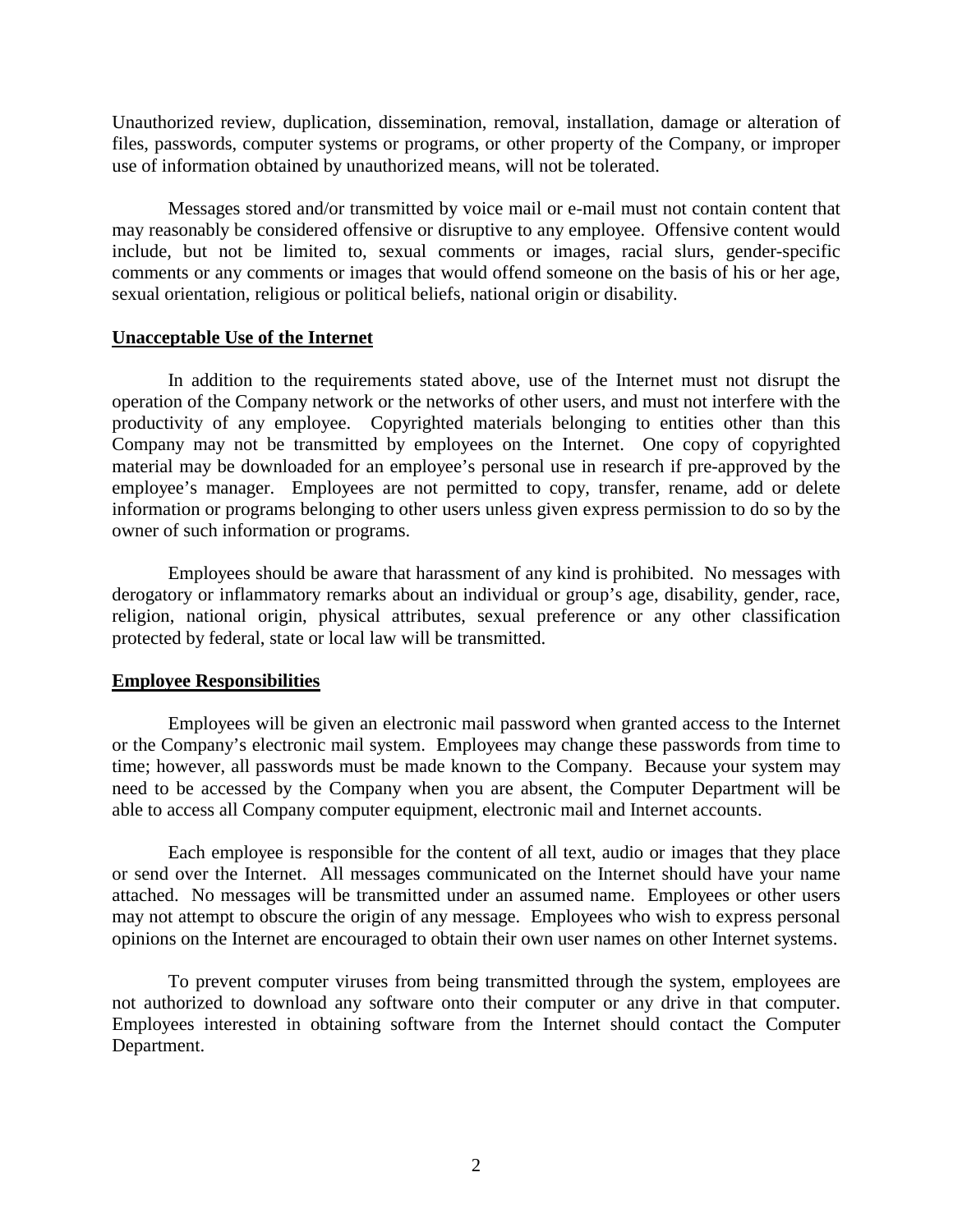## **Computer and System Security**

 All computers and the data stored on them are and remain at all times the property of the Company. As such, all messages created, sent or retrieved over the Internet or the Company's electronic mail system are the property of the Company, and should be considered public information. The Company reserves the right to retrieve and read any message composed, sent or received on the Company's computer equipment and electronic mail system. Employees should be aware that, even when a message is deleted or erased, it is still possible to recreate the message; therefore, ultimate privacy of a message cannot be ensured to anyone. Accordingly, Internet and electronic mail messages are public communication and are not private. Furthermore, all communications, including text and images, can be disclosed to law enforcement or other third parties without prior consent of, or notice to, the sender or the receiver.

## **Violations**

 Violations of any guidelines listed above may result in disciplinary action up to and including termination. In addition, the Company may advise appropriate legal officials of any illegal violations. This policy is in no way intended to modify the at-will nature of employment with the Company.

## **Solicitation/Distribution of Literature**

 The Company has established rules applicable to all employees that govern solicitation or distribution of written material during working time and entry onto the premises and work areas. All employees are expected to comply strictly with these Company rules.

- No employee shall solicit or promote support for any cause or organization during his or her working time or during the working time of the employee or employees at whom such activity is directed.
- No employee shall distribute or circulate any written or printed material in work areas at any time, or during his or her working time, or during the working time of the employee or employees at whom such activity is directed.
- Under no circumstances will non-employees be permitted to solicit or to distribute written material for any purpose on Company property.
- Off duty employees are not permitted in areas not open to the public.

As used in this policy, "working time" includes all time for which an employee is paid and/or is scheduled to be performing services for the Company. It does not include break periods, meal periods or periods in which an employee is not performing and is not scheduled to be performing services or work for the Company.